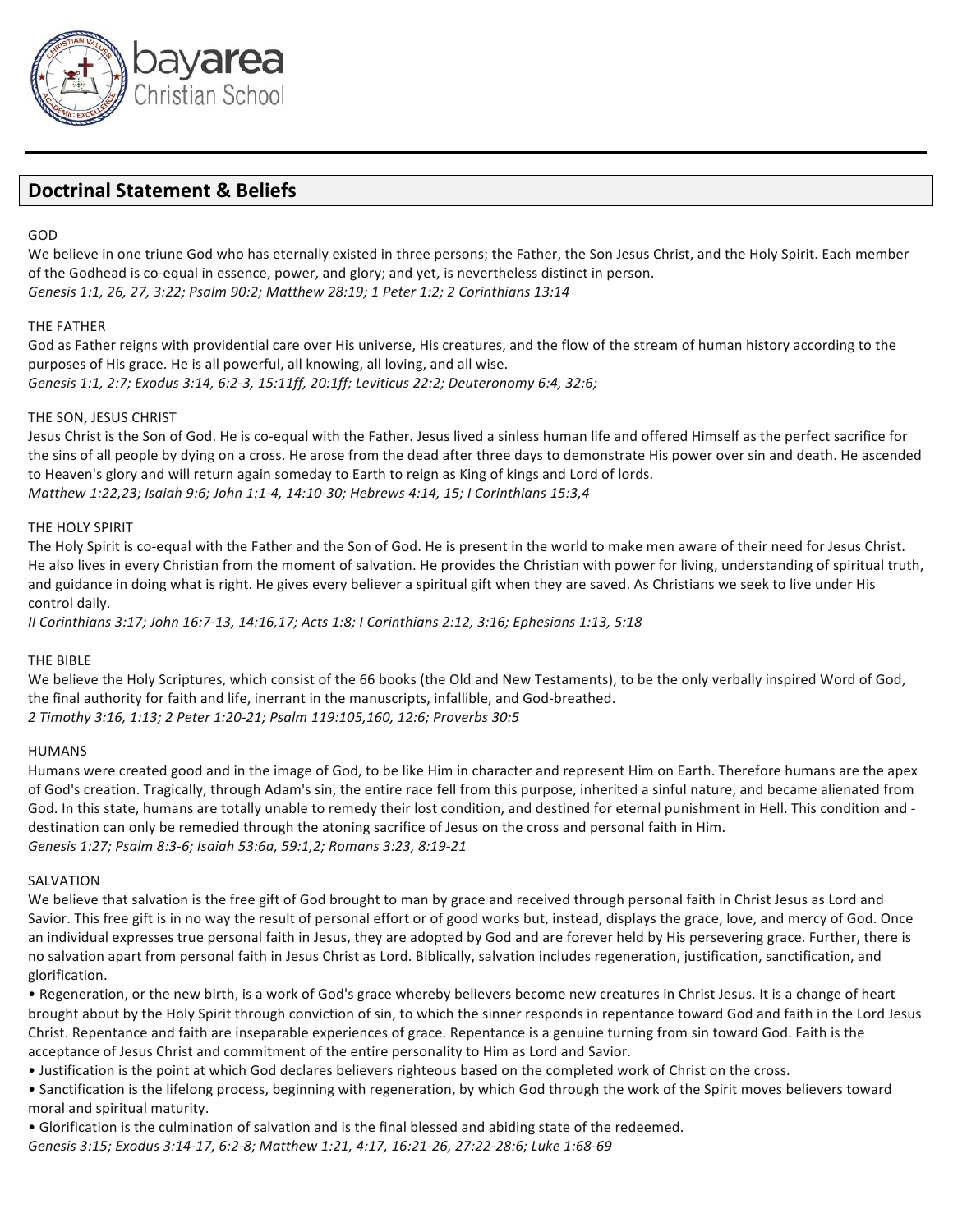

# **Doctrinal Statement & Beliefs – Cont'd**

## BAPTISM

Baptism is the immersion of a believer in water in the name of the Father, the Son, and the Holy Spirit. It is an act of obedience symbolizing the believer's faith in a crucified, buried, and risen Savior, the believer's death to sin, the burial of the old life, and the resurrection to walk in newness of life in Christ Jesus. Being a church ordinance, it is prerequisite to the privileges of church membership and to the Lord's Supper. *Matthew 3:13-17, 26:26-30, 28:19-20; Mark 1:9-11, 14:22-26; Luke 3:21-22, 22:19-20; John 3:23*

## THE LORD'S SUPPER

The Lord's Supper, one of the two ordinances of the church, is a symbolic act of obedience whereby members of the church, through partaking of the bread and the fruit of the vine, memorialize the death of the Redeemer and anticipate His second coming. *I Corinthians 10:16, 21, 11:23-29; Colossians 2:12*

#### THE CHURCH

The Church is both local and universal. The universal Church includes all of those in the world who confess Christ both past and present. The local Church is a local expression of the universal church and is comprised of regenerated believers who, in obedience to scripture, organize under biblically qualified leadership, come together regularly for preaching and worship, observe the ordinances of baptism and the Lord's Supper, are held accountable through discipleship, and go out into the world to fulfill the Great Commandment and the Great Commission as missionaries for the glory of God and the salvation of humanity.

*Matthew 16:15-19, 18:15-20; Acts 2:41-42,47, 5:11-14, 6:3-6, 13:1-3, 14:23,27, 15:1-30, 20:28*

#### ETERNITY

People were created to exist forever. We will either exist eternally separated from God by sin in Hell, or eternally with God through the forgiveness and salvation found in Jesus Christ alone. To be eternally separated from God is Hell. To be eternally in union with Him is eternal life. Heaven and Hell are real places of eternal existence.

*John 3:16, 14:17; Romans 6:23, 8:17, 18; Revelation 29:15; I Corinthians 2:7-9*

## THE RETURN OF JESUS

God, in His own time and in His own way, will bring the world to its appropriate end. According to His promise, Jesus Christ will return personally and visibly in glory to the Earth, will gather His people from throughout the world, and will judge all men in righteousness. The unrighteous will be consigned to Hell, the place of everlasting punishment. The righteous in their resurrected and glorified bodies will receive their reward and will dwell forever with the Lord.

*Isaiah 2:4, 11:9; Matthew 16:27, 18:8-9, 19:28, 24:27,30,36,44, 25:31-46, 26:64; Mark 8:38*

## MARRIAGE AND FAMILY

God has ordained the family as the foundational institution of human society. It is composed of persons related to one another by marriage, blood, or adoption. Marriage is the uniting of one man and one woman in covenant commitment for a lifetime. It is God's unique gift to reveal the union between Christ and His church and to provide for the man and the woman in marriage the framework for intimate companionship, the channel of sexual expression according to biblical standards, and the means for procreation of the human race. The husband and wife are of equal worth before God, since both are created in God's image. The marriage relationship models the way God relates to His people. A husband is to love his wife as Christ loved the church. He has the God-given responsibility to provide for, to protect, and to lead his family. A wife is to submit herself graciously to the servant-leadership of her husband even as the church willingly submits to the headship of Christ. She, being in the image of God as is her husband and thus equal to him, has the God-given responsibility to respect her husband and to serve as his helper in managing the household and nurturing the next generation. Children, from the moment of conception, are a blessing and heritage from the Lord. Parents are to teach their children spiritual and moral values and to lead them, through consistent lifestyle example and loving discipline, to make choices based on biblical truth. Children are to honor and obey their parents.

Genesis 1:26-28; 2:15-25; 3:1-20; Exodus 20:12; Deuteronomy 6:4-9; Joshua 24:15; I Samuel 1:26-28; Psalms 51:5; 78:1-8; 127; 128; 139:13-*16; Proverbs1:8;5:15-20; 6:20-22; 12:4; 13:24; 14:1; 17:6; 18:22; 22:6,15; 23:13-14; 24:3; 29:15,17; 31:10-31; Ecclesiastes 4:9-12; 9:9; Malachi 2:14-16; Matthew 5:31-32;18:2-5; 19:3-9; Mark 10:6-12; Romans 1:18-32; I Corinthians7:1-16; Ephesians 5:21-33; 6:1-4; Colossians 3:18-21; I Timothy 5:8,14; II Timothy 1:3-5; Titus 2:3-5; Hebrews 13:4; I Peter 3:1-7.*